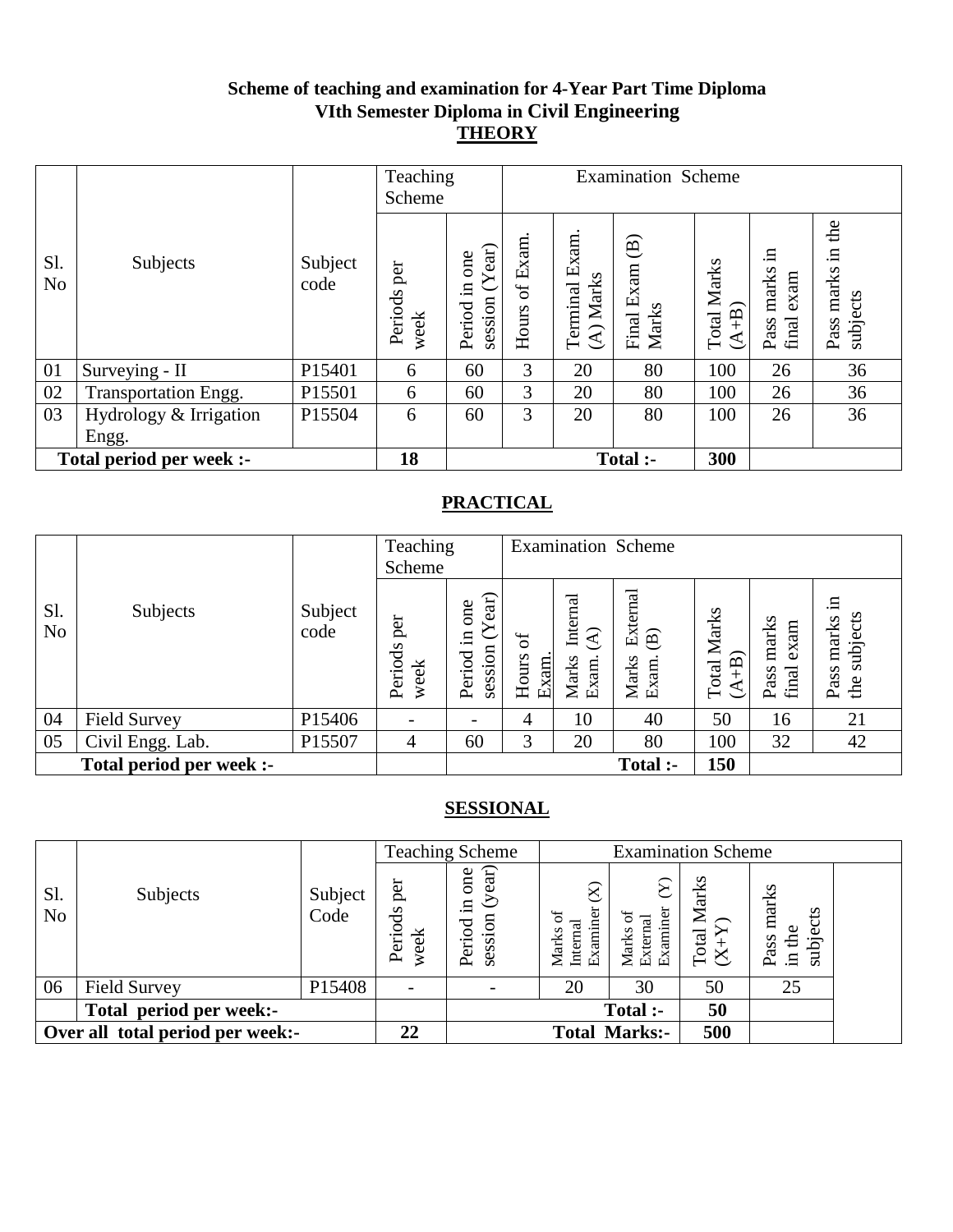### **Scheme of teaching and examination for 4-Year Part Time Diploma VIth Semester Diploma in Electrical Engineering THEORY**

|                       |                              |                 | Teaching<br>Scheme     |                                      | <b>Examination Scheme</b> |                                |                                               |                           |                                   |                                     |
|-----------------------|------------------------------|-----------------|------------------------|--------------------------------------|---------------------------|--------------------------------|-----------------------------------------------|---------------------------|-----------------------------------|-------------------------------------|
| Sl.<br>N <sub>o</sub> | Subjects                     | Subject<br>code | per<br>Periods<br>week | session $(Year)$<br>one<br>Period in | of Exam.<br>Hours         | Exam.<br>(A) Marks<br>Terminal | $\widehat{\mathbf{B}}$<br>Final Exam<br>Marks | Marks<br>$(A+B)$<br>Total | .日<br>Pass marks<br>exam<br>final | the<br>Ξ.<br>Pass marks<br>subjects |
| 01                    | Microprocessor & its         | P20403          | 06                     | 60                                   | 03                        | 20                             | 80                                            | 100                       | 26                                | 36                                  |
|                       | Application                  |                 |                        |                                      |                           |                                |                                               |                           |                                   |                                     |
| 02                    | <b>Electrical Machine-II</b> | P20503          | 06                     | 60                                   | 03                        | 20                             | 80                                            | 100                       | 26                                | 36                                  |
| 03                    | Power System-I               | P20401          | 06                     | 60                                   | 03                        | 20                             | 80                                            | 100                       | 26                                | 36                                  |
|                       | Total period per week :-     |                 | 18                     |                                      |                           |                                | Total :-                                      | 300                       |                                   |                                     |

## **PRACTICAL**

|                       |                               |                 | Teaching<br>Scheme     |                                                |                     |                                                       | <b>Examination Scheme</b>                            |                                  |                                |                                        |
|-----------------------|-------------------------------|-----------------|------------------------|------------------------------------------------|---------------------|-------------------------------------------------------|------------------------------------------------------|----------------------------------|--------------------------------|----------------------------------------|
| Sl.<br>N <sub>o</sub> | Subjects                      | Subject<br>code | per<br>Periods<br>week | ear)<br>one<br>Y<br>$\Xi$<br>session<br>Period | ð<br>Hours<br>Exam. | Internal<br>$\widehat{\mathcal{E}}$<br>Exam.<br>Marks | External<br>$\widehat{\mathbf{B}}$<br>Marks<br>Exam. | Marks<br>$(A+B)$<br><b>Total</b> | marks<br>exam<br>final<br>Pass | .日<br>subjects<br>marks<br>Pass<br>the |
| 04                    | Electronics &                 | P20407          | 09                     | 120                                            | 04                  | 10                                                    | 40                                                   | 50                               | 16                             | 21                                     |
|                       | Microprocessor Lab.           |                 |                        |                                                |                     |                                                       |                                                      |                                  |                                |                                        |
| 05                    | Electrical Machine Lab.       | P20507          | 06                     | 60                                             | 04                  | 10                                                    | 40                                                   | 50                               | 16                             | 21                                     |
| 06                    | <b>Electrical Measurement</b> | P20607          | 04                     | 60                                             | 04                  | 10                                                    | 40                                                   | 50                               | 16                             | 21                                     |
|                       | Lab.                          |                 |                        |                                                |                     |                                                       |                                                      |                                  |                                |                                        |
|                       | Total period per week :-      |                 | 16                     |                                                |                     |                                                       | Total :-                                             | 150                              |                                |                                        |

|                       |                                  |                 |                          | <b>Teaching Scheme</b>                        |                                            | <b>Examination Scheme</b>    |                         |                                     |  |
|-----------------------|----------------------------------|-----------------|--------------------------|-----------------------------------------------|--------------------------------------------|------------------------------|-------------------------|-------------------------------------|--|
| Sl.<br>N <sub>o</sub> | Subjects                         | Subject<br>Code | per<br>Periods<br>week   | (year)<br>one<br>$\Xi$ .<br>session<br>Period | $\otimes$<br>Examiner<br>Internal<br>Marks | Examiner<br>Externa<br>Marks | Marks<br>$Total N(X+Y)$ | marks<br>subjects<br>in the<br>Pass |  |
| 07                    | Electronics &                    | P20409          | $\overline{\phantom{a}}$ |                                               | 20                                         | 30                           | 50                      | 25                                  |  |
|                       | Microprocessor Lab.              |                 |                          |                                               |                                            |                              |                         |                                     |  |
|                       | Total period per week:-          |                 |                          |                                               |                                            | Total :-                     | 50                      |                                     |  |
|                       | Over all total period per week:- |                 |                          |                                               |                                            | <b>Total Marks:-</b>         | 500                     |                                     |  |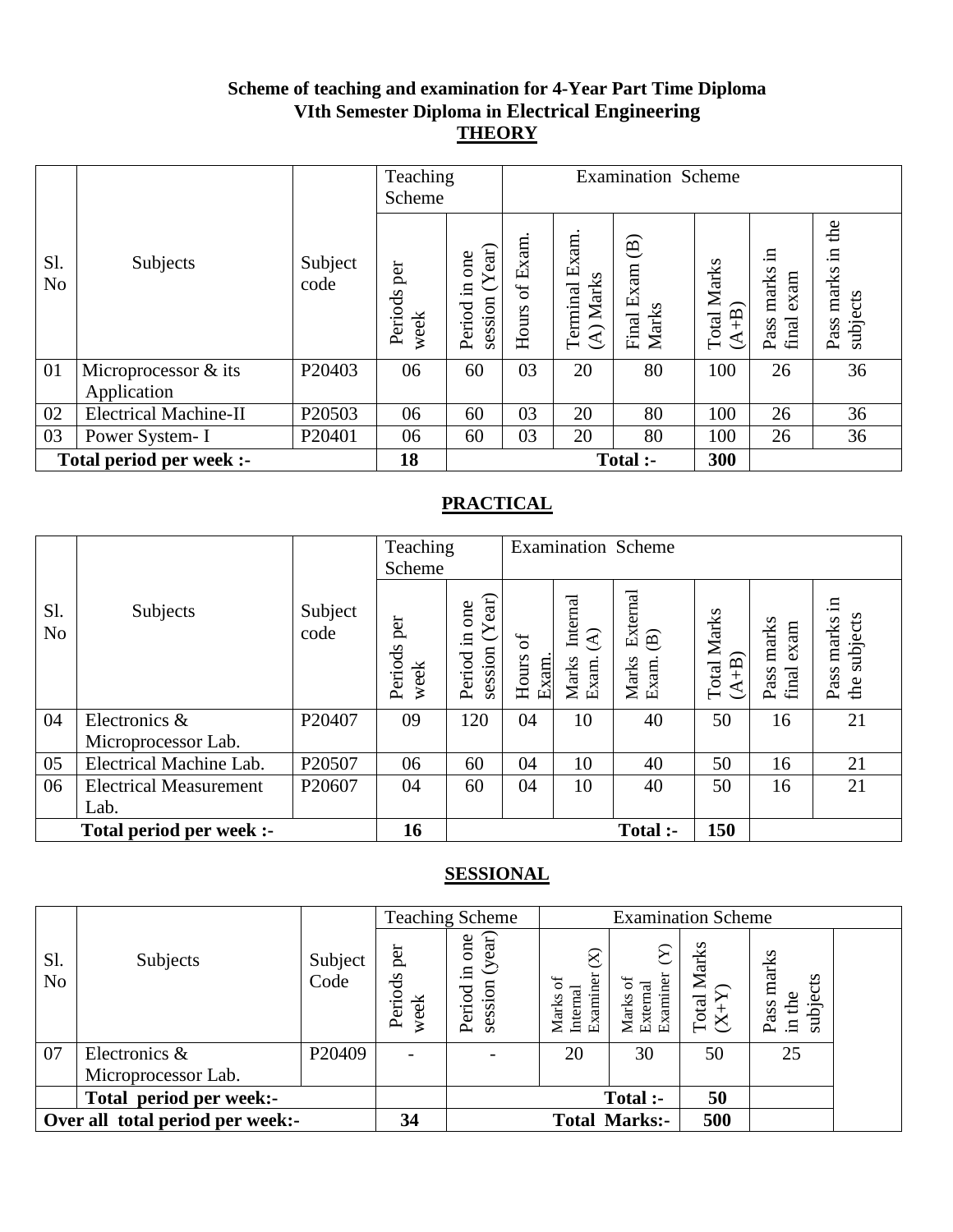### **Scheme of teaching and examination for 4-Year Part Time Diploma VIth Semester Diploma in Mechanical Engineering THEORY**

|                       |                             |                 | Teaching<br>Scheme     |                                        | <b>Examination Scheme</b> |                                |                                               |                           |                                   |                                        |
|-----------------------|-----------------------------|-----------------|------------------------|----------------------------------------|---------------------------|--------------------------------|-----------------------------------------------|---------------------------|-----------------------------------|----------------------------------------|
| Sl.<br>N <sub>o</sub> | Subjects                    | Subject<br>code | per<br>Periods<br>week | Year)<br>one<br>Period in<br>session ( | of Exam.<br>Hours         | Exam.<br>(A) Marks<br>Terminal | $\widehat{\mathbf{B}}$<br>Final Exam<br>Marks | Marks<br>$(A+B)$<br>Total | .日<br>Pass marks<br>exam<br>final | the<br>Ξ.<br>marks<br>subjects<br>Pass |
| 01                    | Manufacturing               | P25402          | 05                     | 60                                     | 03                        | 20                             | 80                                            | 100                       | 26                                | 36                                     |
|                       | Technology-I                |                 |                        |                                        |                           |                                |                                               |                           |                                   |                                        |
| 02                    | Production & Costing        | P25501          | 06                     | 60                                     | 03                        | 20                             | 80                                            | 100                       | 26                                | 36                                     |
| 03                    | <b>Energy Conversion-II</b> | P25502          | 06                     | 50                                     | 03                        | 20                             | 80                                            | 100                       | 26                                | 36                                     |
|                       | Total period per week :-    |                 | 17                     |                                        |                           |                                | Total :-                                      | 300                       |                                   |                                        |

## **PRACTICAL**

|                       |                          |                 | Teaching<br>Scheme     |                                                |                           |                                                       | <b>Examination Scheme</b>                            |                                 |                                |                                        |
|-----------------------|--------------------------|-----------------|------------------------|------------------------------------------------|---------------------------|-------------------------------------------------------|------------------------------------------------------|---------------------------------|--------------------------------|----------------------------------------|
| Sl.<br>N <sub>o</sub> | Subjects                 | Subject<br>code | per<br>Periods<br>week | ear)<br>one<br>$\ddot{m}$<br>session<br>Period | ð<br>Hours<br><b>Exam</b> | Internal<br>$\widehat{\mathcal{A}}$<br>Marks<br>Exam. | External<br>$\widehat{\mathbf{B}}$<br>Marks<br>Exam. | Marks<br>$\widehat{+}$<br>Total | marks<br>exam<br>final<br>Pass | 료.<br>subjects<br>marks<br>Pass<br>the |
| 04                    | <b>Workshop Practice</b> | P25506          | 12                     | 150                                            | 06                        | 10                                                    | 40                                                   | 50                              | 16                             | 21                                     |
|                       | Total period per week :- |                 | 12                     |                                                |                           |                                                       | <b>Total</b> :-                                      | 50                              |                                |                                        |

|                       |                                  |                 |                          | <b>Teaching Scheme</b>                   |                                                | <b>Examination Scheme</b>               |                         |                                         |  |
|-----------------------|----------------------------------|-----------------|--------------------------|------------------------------------------|------------------------------------------------|-----------------------------------------|-------------------------|-----------------------------------------|--|
| Sl.<br>N <sub>o</sub> | Subjects                         | Subject<br>Code | per<br>Periods<br>week   | (year)<br>one<br>묘.<br>session<br>Period | $\otimes$<br>Examiner<br>ď<br>Marks<br>Interna | Examiner<br>ᇹ<br>್ಸ<br>Marks<br>Externa | Marks<br>$X+X$<br>Total | marks<br>S<br>subject<br>in the<br>Pass |  |
| 06                    | <b>Workshop Practice</b>         | P25507          | $\overline{\phantom{a}}$ |                                          | 40                                             | 60                                      | 100                     | 50                                      |  |
|                       | Total period per week:-          |                 |                          |                                          |                                                | Total :-                                | 100                     |                                         |  |
|                       | Over all total period per week:- |                 | 25                       |                                          |                                                | <b>Total Marks:-</b>                    | 450                     |                                         |  |